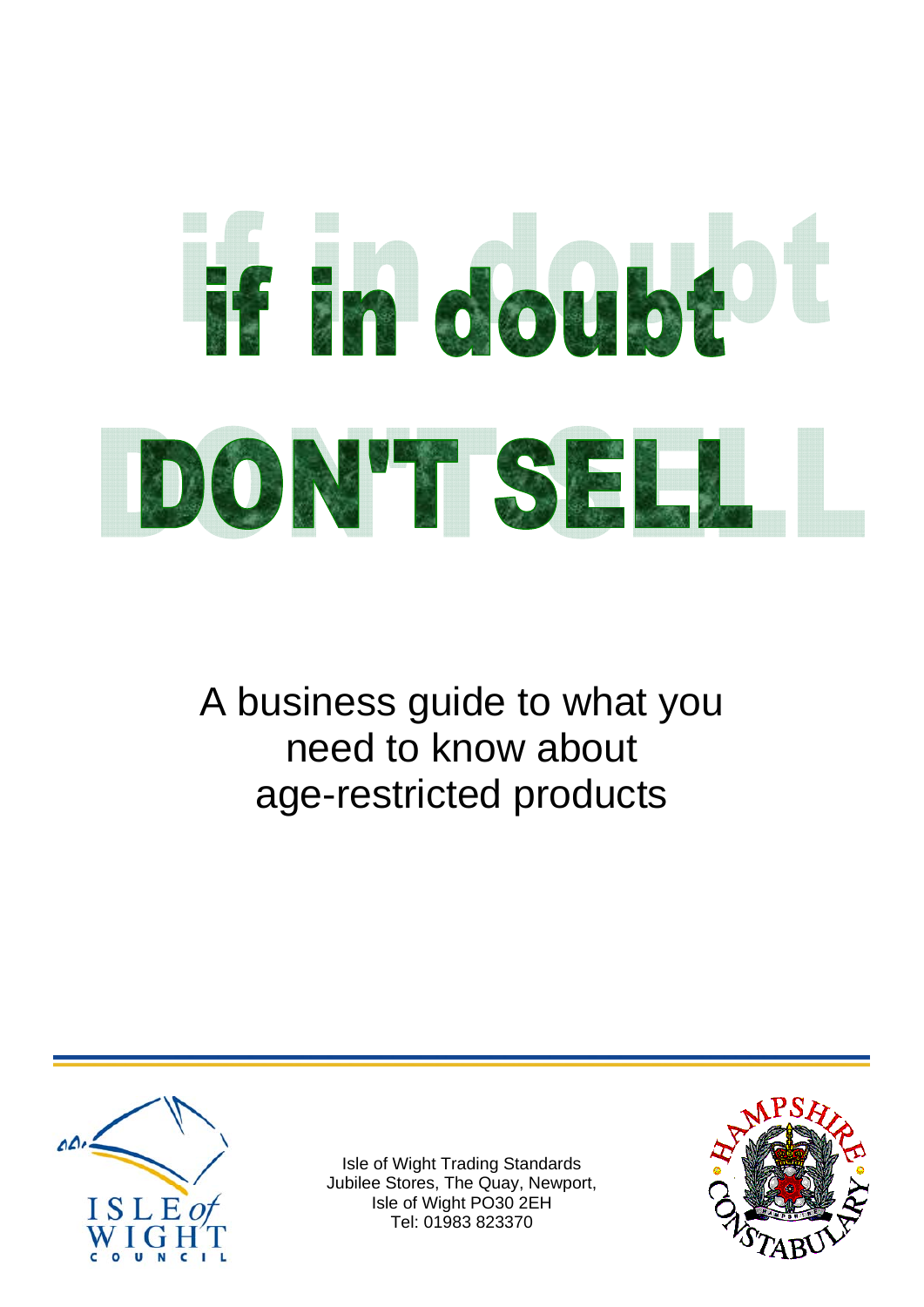This section details age-restricted products; the legislation that controls their sale and the reasons behind it and the penalties that may be imposed on those who sell them illegally

# **Cigarettes and Tobacco Products**

#### **The Offences**

- it is an offence to sell cigarettes, tobacco products or cigarette papers to anyone under 18, even if they look older. This applies whether or not the cigarettes are for the young person's own use.
- It is also an offence to sell cigarettes unless they are in quantities of 10 or more and in their original packaging. This means that packets of cigarettes cannot be split to sell lesser quantities.
- It is an offence to fail to display a warning notice in a prominent position, which is clearly visible to anyone purchasing cigarettes, at every retail premise at which tobacco is sold. It must not be less than 297mm x 420mm (A3), with no character being less than 36mm in height.
- You must not allow persons under the age of 18 years to obtain cigarettes from vending machines. Vending machines should be placed where you can see them and where you can control their use. Where it is evident that a person under age has used a vending machine, a Court can make an order regulating its use or its removal.
- It is an offence to fail to display a sign on the vending machine stating " This machine is only for the use of people aged 18 or over." The sign itself should be at least 60mm x100mm with the letters being at least 6mm in height.

#### **The Products**

Cigarettes, tobacco leaf, cigarette papers, any products intended for nasal or oral use, smoking mixtures intended as a substitute for tobacco.

#### **The Penalties**

- A fine of up to £2,500 for selling to under 18's.
- A fine of up to £1,000 for selling unpackaged cigarettes.
- A fine of up to £1,000 for failing to display notices clearly.

#### **The Law**

- Children and Young Persons Act 1933
- Children and Young Persons (Protection from Tobacco) Act 1991
- Children and Young Persons (Sale of Tobacco etc) Order 2007

#### **Remember**

- In England in 2004/05 there were approximately 1.4 million NHS hospital admissions with a primary diagnosis of disease that can be related to smoking.
- In 2004, there were a total of 500,755 deaths of adults aged 35 and over. An estimated 88,800 (18%) of these were caused by smoking.
- In England in 2005, 9 per cent of children aged 11-15 reported that they were regular smokers.
- On the Isle of Wight there are approximately 290 deaths per year which is nearly one a day, or 6 a week as a direct result of smoking.
- Smoking causes many serious illnesses like bronchitis and lung cancer.

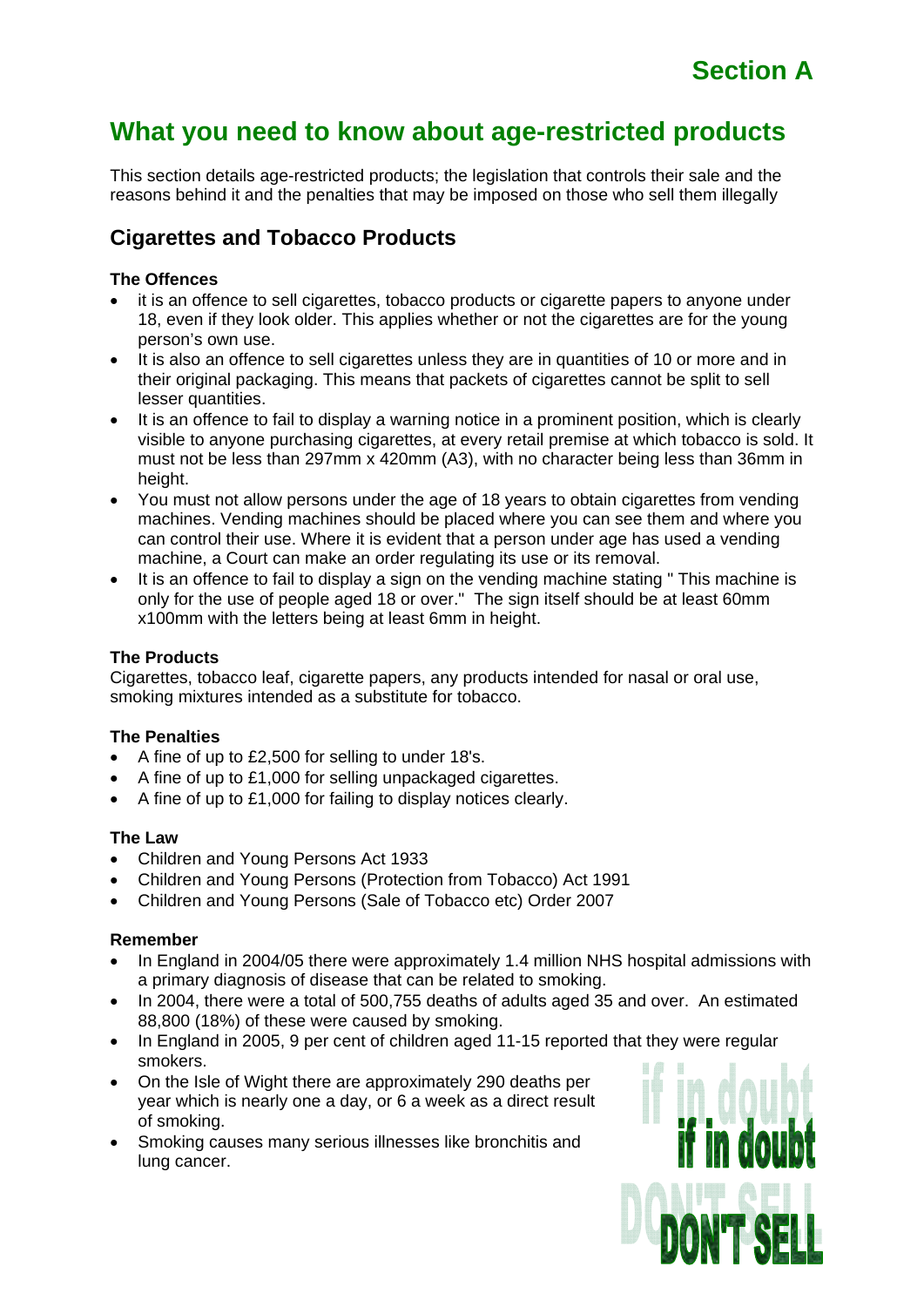# **Alcohol**

#### **The Offences**

- Selling alcohol to anyone younger than 18 years of age.
- Selling liqueur chocolates to anyone younger than 16 years of age.
- Selling alcohol to an adult if you think that they might be buying it on behalf of someone under 18.
- Selling alcohol if you are under 18 years old without the licensee or other responsible person over 18 knowing about the sale.
- Selling alcohol if you have no licence to do so.
- It is also an offence for anyone under 18 years of age to purchase or attempt to purchase alcohol.

\*Smoking, Drinking and Drug Use among Young People in England (SDD). The Information Centre for Health and Social Care

#### **The Products**

Spirits, wine, ale, beer, cider, and any other alcoholic liquor

#### **The Penalties**

- Fixed Penalty Notice of £80
- A fine of up to £5,000.
- Withdrawal or suspension of your licence to sell alcohol.

#### **The Law**

The Licensing Act 1964 The Licensing Act 2003

#### **Remember**

- In 2004, the government estimated that alcohol misuse costs the health service between £1.4 and £1.7 billion per year.
- In 2007, alcohol was 69% more affordable in the United Kingdom than it was in 1980.
- In 2006/07, just over half of violent attackers, where the attack resulted in wounding and minor injuries, were believed to be under the influence of alcohol by their victims at the time of the incident.
- According to a 2006 survey\*, 41% of young people aged 15 said they had drunk alcohol in the seven days prior to the survey.
- In 2006 the consumption of spirits had risen from 35% in 1990 to 63% in 2006.
- Young people purchased alcohol from friends or relatives 20%, 13% usually bought alcohol from a shop or supermarket, 7% from a pub or bar and 4% from a club or disco.

\*Smoking, Drinking and Drug Use among Young People in England (SDD). The Information Centre for Health and Social Care

## **Butane Gas Lighter Refills**

#### **The Offence**

Selling gas lighter refills containing butane (or a substance of which butane is a constituent part) to anyone under 18.

#### **The Penalties**

• A fine of up to £5,000

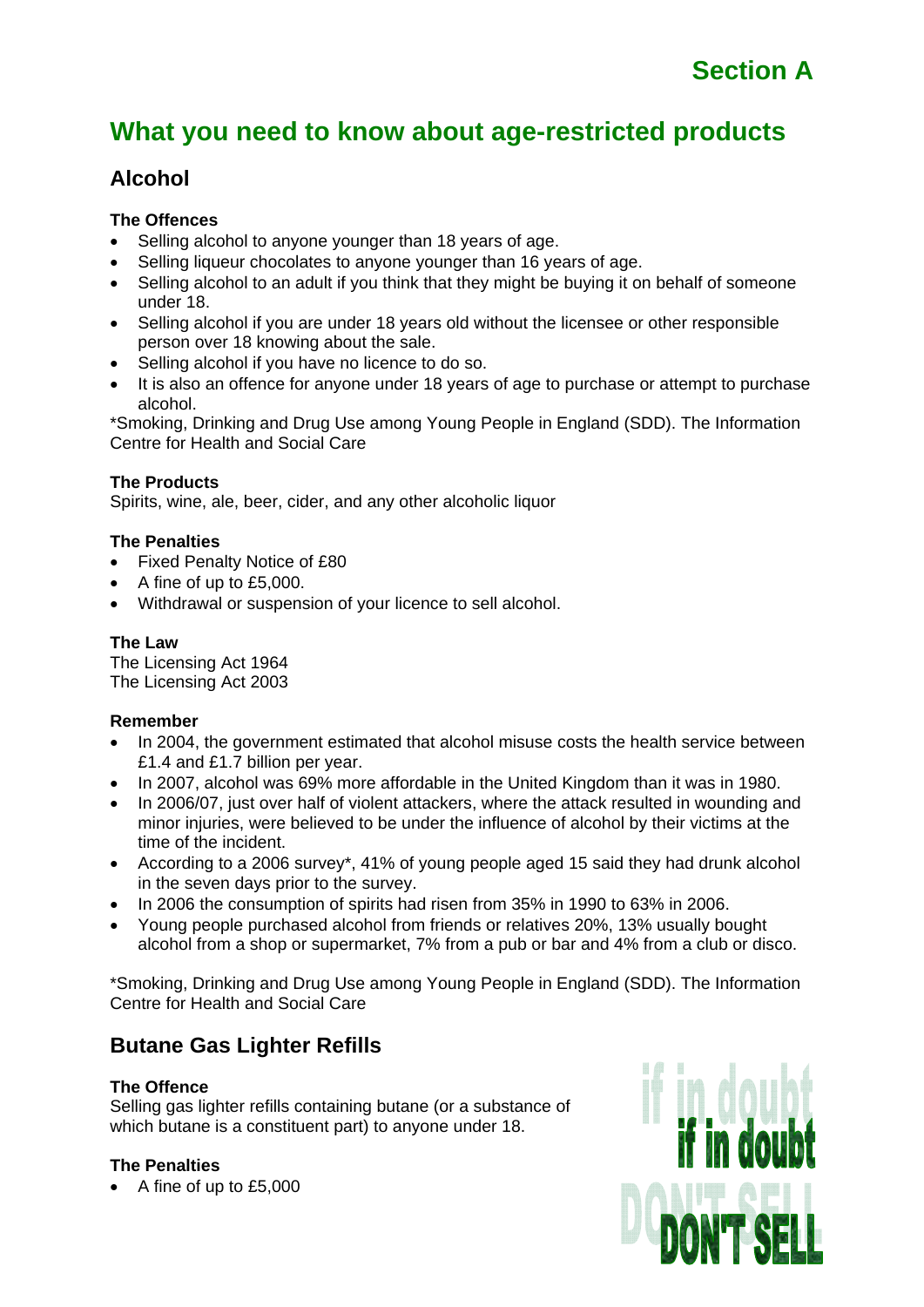• Up to 6 months in prison.

#### **The Law**

- The Cigarette Lighter Refill (Safety) Regulations 1999
- Consumer Protection Act 1987 (Section 12)

#### **Remember**

- Solvent abuse can kill instantly.
- During 2000 the latest year that solvent and volatile substance abuse statistics are available - over 50 per cent of the recorded deaths (64) were due to lighter fuel refills. A particularly disturbing fact is that in more than 43 percent of the deaths there was no evidence of previous abuse.
- Most of those who die are teenagers.

(Source Re-Solv)

## **Solvents**

#### **The Offence**

**The Seller knows, or has reasonable cause to believe that the substance is, or its fumes are, likely to be inhaled by that person (18 years and under) to cause intoxication.** 

#### **The Products**

The law does not give a list of substances that might be inhaled. It is up to you to decide whether a particular young person is likely to abuse the product. Be suspicious if:

- Buying volatile substances and nothing else
- Buying plastic bags at the same time as volatile substances
- Displaying signs similar to drunkenness
- Spots and sores around mouth and nose

But solvents may be sold to persons under 18 for their normal intended use.

The main products that are inhaled for the purpose of getting high are:

- Solvent based glue.
- Correction fluids and thinners.
- Marker pens.
- Nail varnishes and varnish removers.
- Petrol
- Aerosol sprays (e.g. deodorant, hairspray, air fresheners, spray paints, etc.)

Be aware that many other products are likely to be abused.

#### **The Penalties**

- A fine of up to £5,000
- Up to 6 months in prison.

#### **The Law**

• Intoxicating Substances (Supply) Act 1985

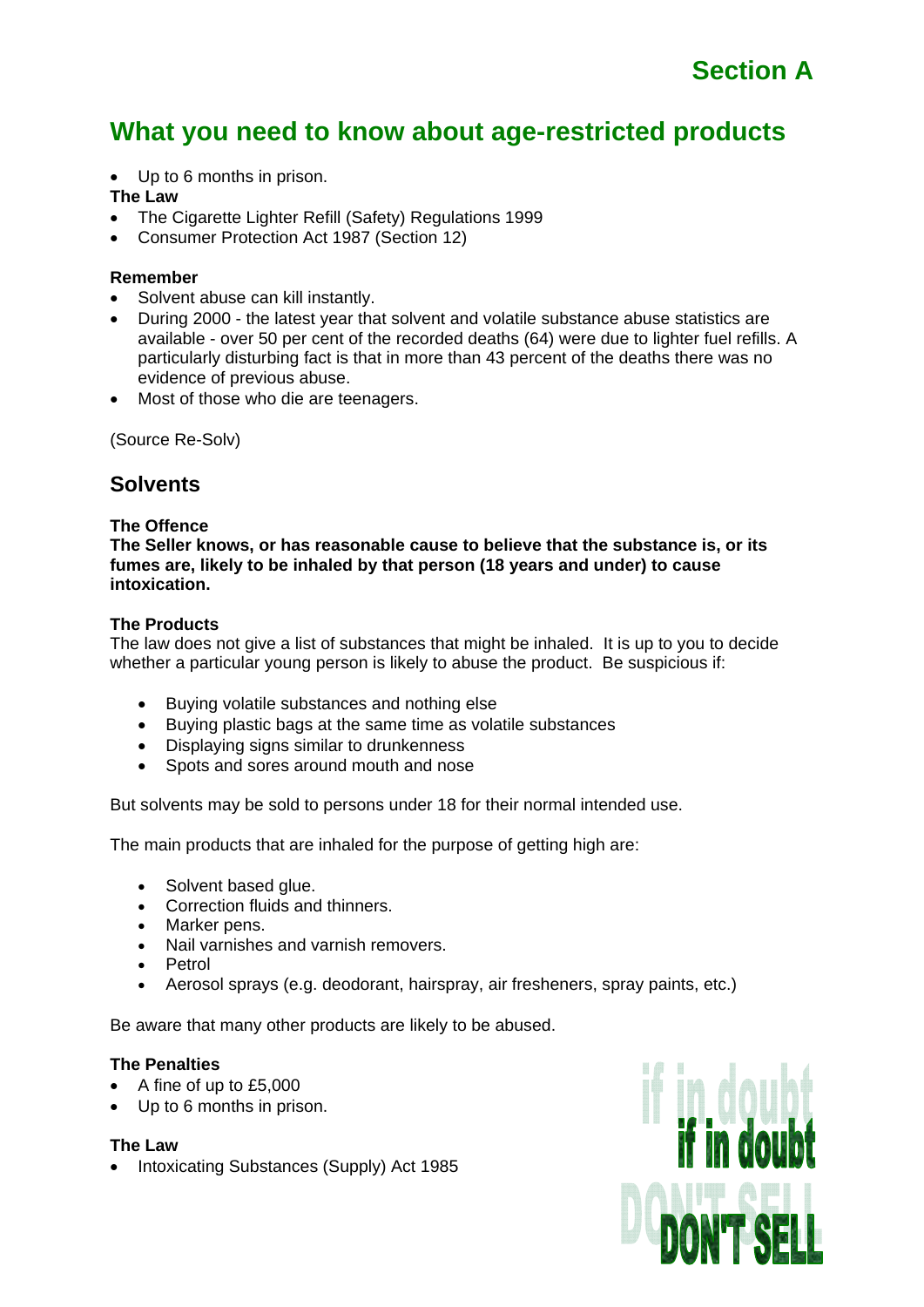#### **Remember**

- Solvent abuse can kill instantly.
- During 2000 the latest year that solvent and volatile substance abuse statistics are available - over 50 per cent of the recorded deaths (64) were due to lighter fuel refills. A particularly disturbing fact is that in more than 43 percent of the deaths there was no evidence of previous abuse.
- Most of those who die are teenagers.

(Source Re-Solv)

## **Fireworks**

#### **The Offence**

- Selling or supplying fireworks to someone who is under 18 years of age.
- Selling or supplying caps, cracker snaps, novelty matches, party poppers, throwdowns, etc. to a person who is under 16 years of age.
- Splitting up a pre-packed fireworks selection box or pack and selling the fireworks individually.
- Failure to display the required notice about fireworks.
- It is also an offence for someone under 18 to possess a firework in a public place.

**If you intend to sell or store fireworks you must register or obtain a licence** from your local Trading Standards Service.

#### **The Products**

Fireworks including rockets, roman candles, sparklers, party poppers, throwdowns etc.

#### **The Penalties**

- A fine of up to £5,000.
- Up to 6 months in prison.
- An unlimited fine and up to 2 years in prison under Health and Safety at Work legalisation.

#### **The Law**

- The Explosives Act 1895 (as amended)
- The Health and Safety at Work etc Act 1974 (as amended)
- The Fireworks (Safety) Regulations 1997 (as amended)
- The Fireworks Act 2003
- The Fireworks Regulation 2004
- The Manufacture and Storage of Explosives Regulations 2005

#### **Remember**

- In 2005 990 people were injured by fireworks in England, Scotland and Wales.
- 72% of those injured were under 17 years of age.
- Family and private parties were where the majority of injuries occurred.

(source: UK Division of IMS Health Survey for BERR)

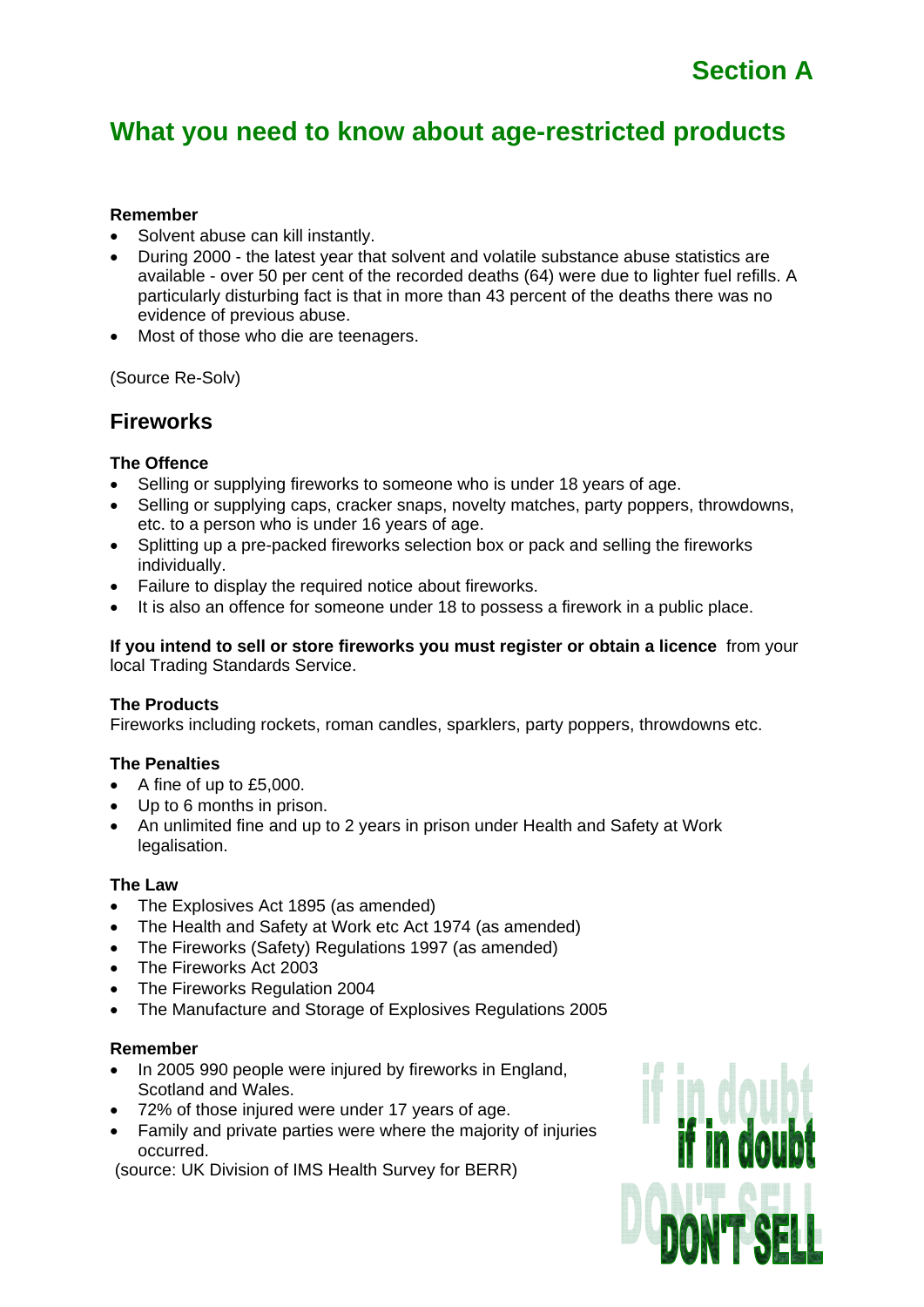## **Spray Paints**

#### **The Offences**

Selling a spray paint device to anyone under 16

#### **The Products**

A spray paint device (a) contains paint stored under pressure; and (b) is designed to permit the release of the paint as a spray.

#### **The Penalties**

• A fine of up to £2,500 for selling spray paint devices to anyone under the age of 16

#### **The Law**

• The Anti-Social Behaviour Act 2003

#### **Remember**

• Spray paints as with any solvents can be inhaled in order to get high – this can kill instantly

## **Knives**

#### **The Offence**

It is an offence for a person to sell the following to a person under the age of 18

- Any knife, knife blade or razor blade
- Any axe
- Any other article which has a blade or which is sharply pointed and which is made or adapted for use for causing injury to the person

Whether a particular article is a knife is a question of fact, but using a wider definition this legislation prohibits such sales of eg sheath knives; kitchen knives; craft knives and carpet knives to persons under the age of 18.

This legislation does not apply to folding pocket knives if the cutting edge of the blade is less than 3 inches or 7.62 cm. Nor does it apply to replacement cartridges for safety razors, where less than 2mm of the blade is exposed.

#### **The Penalties**

- A fine of up to £5000 and/or
- Up to 6 months imprisonment

#### **The Law**

Criminal Justice Act 1988

#### **Remember**

Police recorded 5,023 serious knife crimes in England and Wales in the first three months of 2007 after they began to count the offences as a separate crime category last spring. It is equivalent to about 400 offences per week or one knife crime every 24 minutes.

(Source: Daily Telegraph).

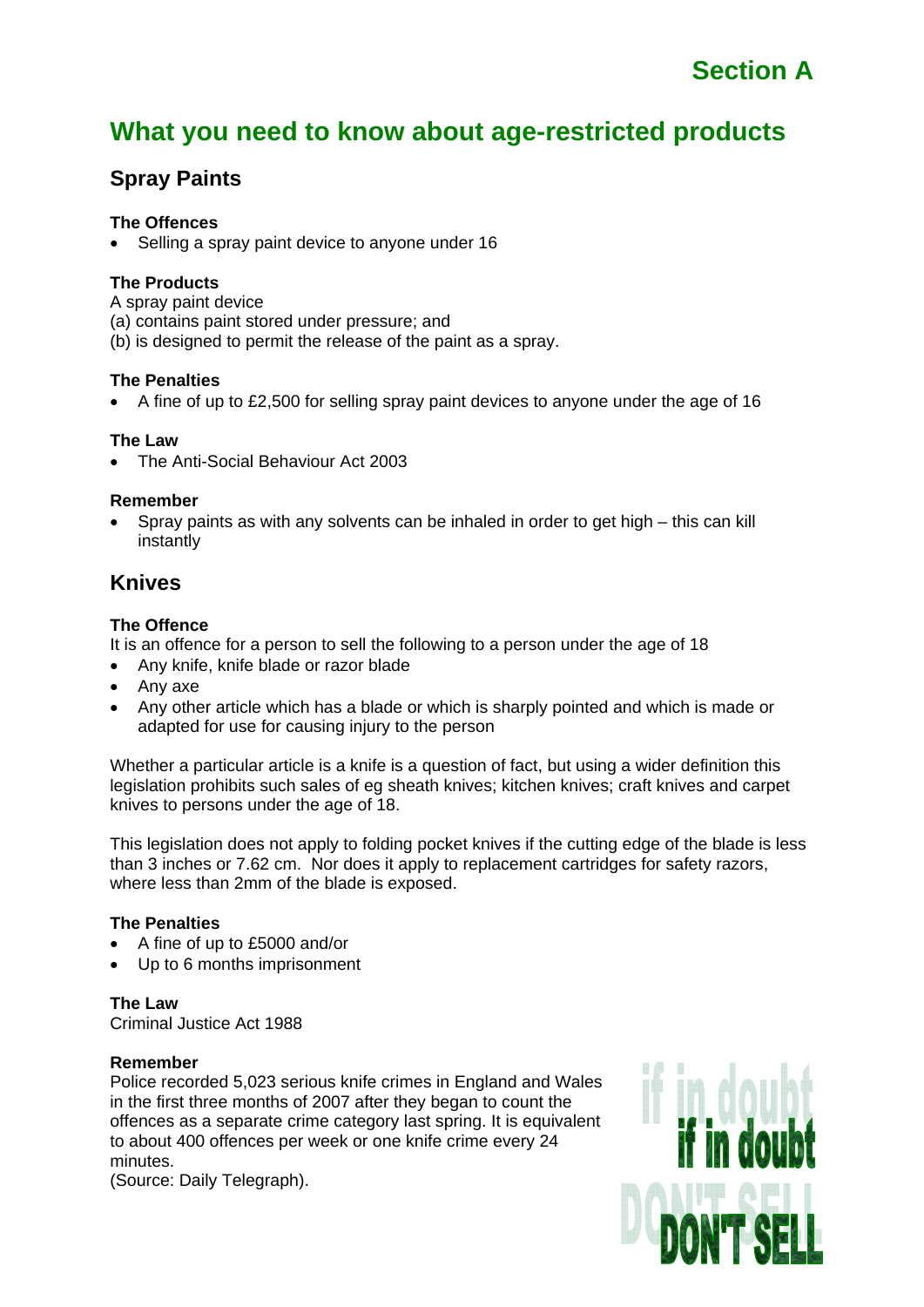## **Videos, DVD's and Games**

#### **The Offence**

- Supplying or offering to supply a video recording (includes DVD's and video or computer games) to a person who has not reached the age specified on the recording
- Supplying an R18 video or DVD other than from a licensed sex shop to person 18 years of age and older.

#### **The Product**

Any video recording on disc or tape that is not exempt from classification.

#### **The Penalties**

- A fine of up to £5000 and/or
- Up to 6 months imprisonment

#### **The Law**

The Video Recordings Act 1984.

#### **Remember**

The law exists to protect the health and wellbeing of our community and the young people within it.

## **Lottery Tickets**

#### **The Offence**

- To sell National Lottery tickets and Instant Win cards (scratch cards) to any person under 16.
- Requires any person selling such products to be over 16.
- Failure to display a notice warning against supplying lottery tickets and scratch cards to children under the age of 16 years.

#### **The Product**

- National Lottery tickets
- Instant Win cards (scratch cards)

#### **The Penalties**

- Summary conviction Fine up to £5000
- Indictment unlimited fine, 2 years imprisonment

#### **The Law**

- National Lottery etc Act 1993
- National Lottery Regulations 1994

#### Remember

It is important to note that if you sell to a child then you may be breaching your contract with your supplier of the Lottery Terminal, which could result ultimately in the terminal being removed.

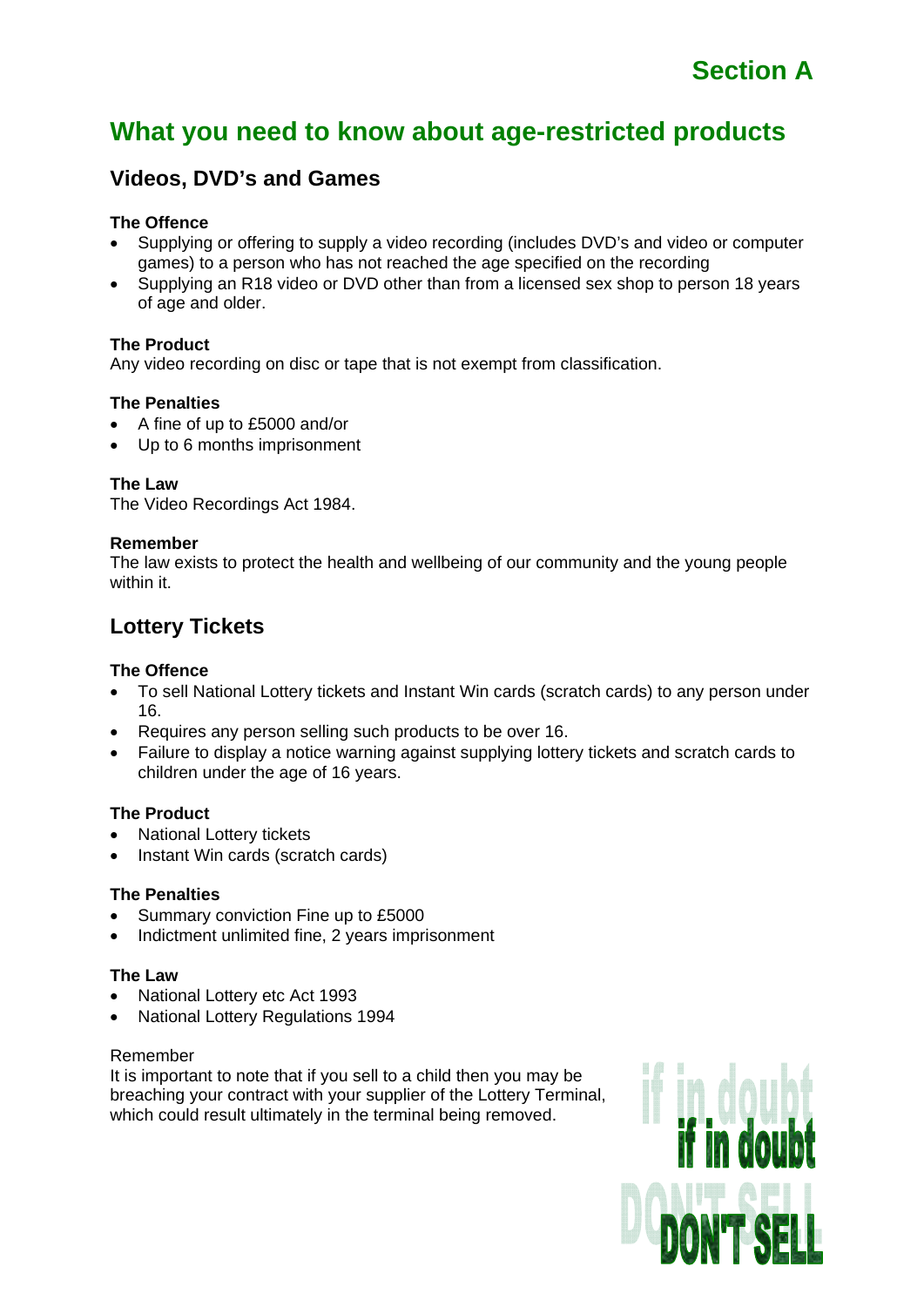# **Section B**

# **Guidance for owners and licensees**

## **Notices**

The law requires that you clearly display certain notices if you sell particular age-restricted products. You **must** display the required notices if you sell any of the following:

## **Tobacco and Tobacco Products**

A notice with the following statement "**IT IS ILLEGAL TO SELL TOBACCO PRODUCTS TO ANYONE UNDER THE AGE OF 18"** must be prominently displayed so that it is clearly visible to anyone purchasing cigarettes, at every retail premise at which tobacco is sold. It must not be less than 297 mm x 420 mm (A3), with no character being less than 36 mm in height.

You must display a sign on the vending machine stated **"This machine is only for the use of people aged 18 or over".** 

## **Fireworks**

You must display the statutory notice (min size 400 mm x 300 mm, letters at least 16 mm in hight) with the wording:-

"**It is illegal to sell adult fireworks to anyone under the age of 18"** and

**"It is illegal for anyone under the age of 18 to possess adult fireworks in a public place"** 

## **Training and Supporting your staff**

You should train every member of your staff and ensure that they know and understand the laws that relate to age-restricted products.

- It is good practice to document all the training that you conduct with your staff.
- Keep training records in a safe place. The enforcing agencies (Police, National Lottery and Trading Standards) may ask to inspect them. They will want to see evidence that you take the law on age-restricted sales seriously.
- If you do sell age-restricted products to someone who is too young to buy them, then it may help your case if you can show that you took all reasonable precautions and exercised all due diligence. Well kept training records will help to show that you took the law and staff training seriously.
- Encourage your staff to request proof of age (Citizens Card, driving licence or passport) from anyone who they suspect to be under the required age and to speak to you if they have any doubts about a customer's age or about a sale.
- Train your staff to use a Refusals Book where all refusals are recorded.
- If you do sell age-restricted products to someone who is underage, it may harm your case if you cannot show that you and your staff have used the Refusals Book or if you cannot provide evidence of having trained your staff properly.

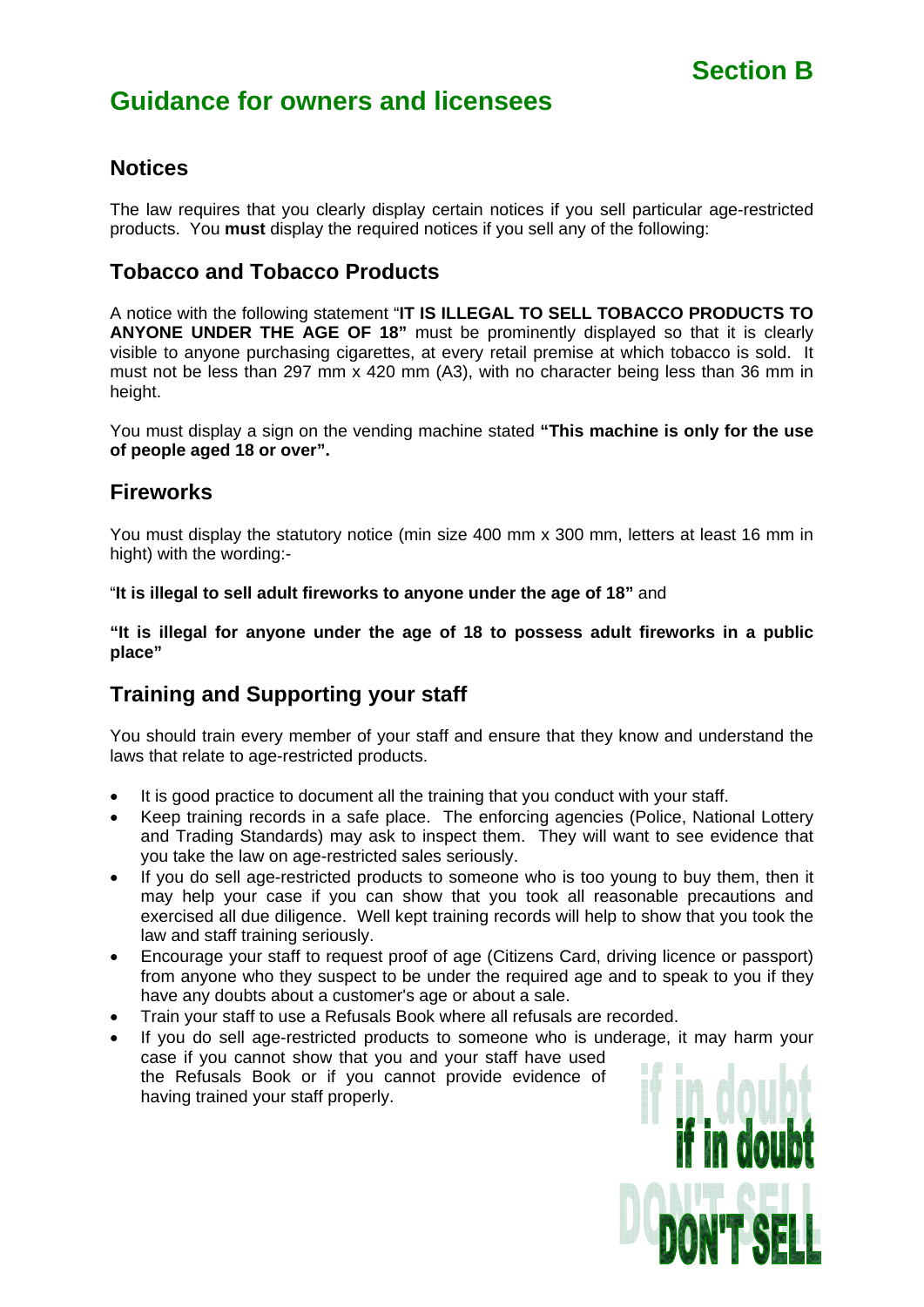# **Section B**

# **Guidance for owners and licensees**

## **Training and Supporting Younger Staff**

- If someone is too young to buy alcohol, then they are too young to sell it. It is an offence for anyone under the age of 18 to sell alcohol unless they are directly supervised by someone who is over 18 years of age.
- It is an offence for anyone under the age of 16 to sell National Lottery tickets.
- Be particularly aware of peer pressure on young members of staff especially on Friday evenings and at weekends.

## **Avoiding Prosecution – taking reasonable precautions and exercising due diligence**

It is worth following our best practice guidelines for 3 reasons:

- As a responsible retailer, it will help you to avoid selling age-restricted products to people who are too young to buy them.
- It helps to protect the Isle of Wight community, and the young people in it, from the damaging effects of age-restricted products.
- If you unintentionally make a sale to an underage customer, then your case may be helped if you can produce evidence of good practice.

By taking the following reasonable precautions and ensuring that you follow them diligently, you should avoid making an underage sale and protect yourself from some of the legal consequences of doing so.

- Train your staff and maintain Training Records.
- Ensure that you and your staff record all refused sales in your Refusals Book.
- Monitor your staff and make sure that they do look out for underage customers, that they do request proof of age and that, where appropriate, they do refuse sales.
- Make these quidelines readily available to your staff.

**Remember** - if you do make an illegal sale, failure to show that you have taken reasonable steps to avoid committing an offence may not help you to defend your case in court.

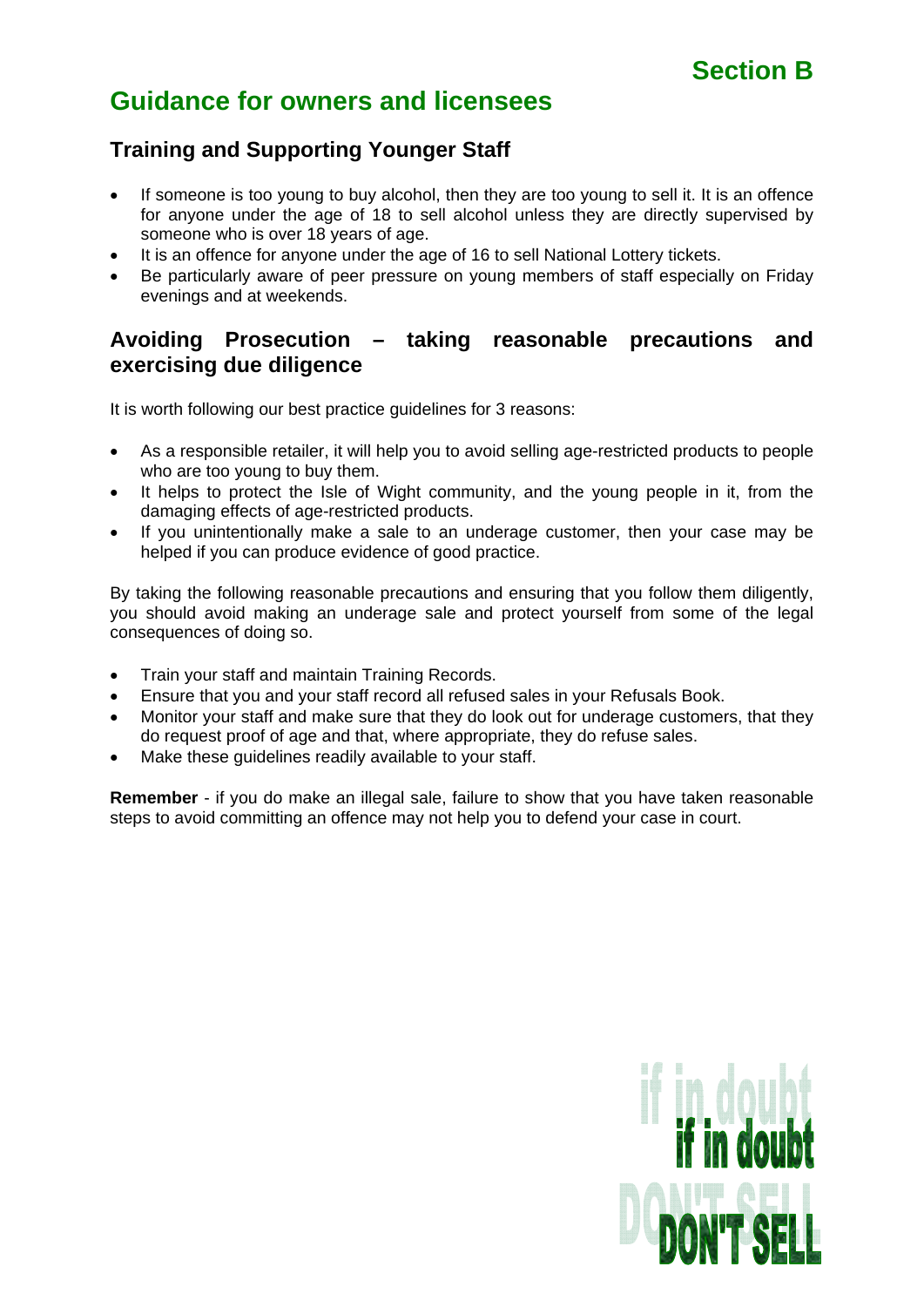# **Guidance for staff**

## **Guidelines for staff selling age-restricted products**

- Both you and the owner or licensee of your shop may be liable to a criminal conviction and/or a fine or a fixed penalty notice at the time of sale. (£80)
- You employer may terminate your employment.
- You may be contributing to behaviour that is damaging to the health and wellbeing of the community and its younger members.
- You could be contributing to the sort of antisocial behaviour that often results from the mis-use of some age-restricted products.

Follow these guidelines to ensure that you comply with the law at all times and remember, you must refuse to sell an age-restricted product to anyone who you suspect might be too young to buy it.

- Take special care during busy periods. This is when underage customers are most likely to attempt to buy age-restricted products.
- Never sell an age-restricted product to a young person who claims that it's for their mum, dad or other adult (even if it is). Do not accept any notes that claim to be from an adult requesting that age-restricted products be sold to a young person.

Look for the danger signs:

- Customers who look too young to buy the product that they are asking for. Customers in school uniform.
- Young people who pay with the exact money.
- Young people who look nervous or who avoid eye contact while making their purchase.
- Anyone who asks the price of a single cigarette. (It is illegal to sell cigarettes singly.)

## **Proof of Age**

- A photo driving licence, a passport or a proof of age card such as the Citizens Card (ensure that it has the PASS hologram).
- Always look at the photograph on the document and ensure that it is of the person standing in front of you.
- Always check that no one has tampered with the card. Feel the card to make sure that it has no bumps or ridges and that nothing is stuck to it.

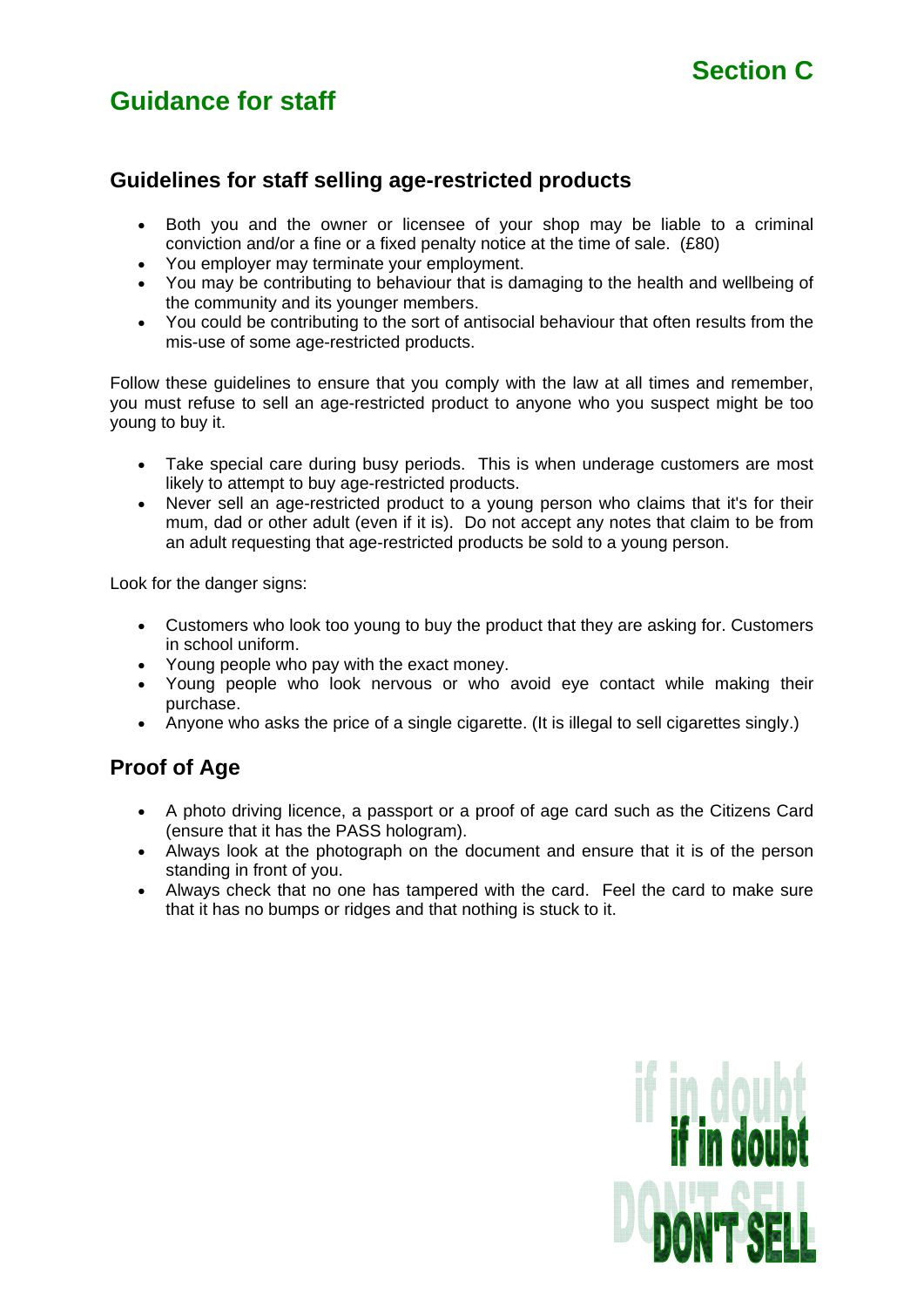# **Guidance for staff**

# **Section C**

## **Guidelines for handling refusals**

- If you think that someone might be too young to buy an age-restricted product, then politely refuse to sell them it, and give them an explanation.
- If you have any doubts, speak to the manager or owner of the shop.
- Try to stay calm, polite, understanding and firm even when the customer tries to pressurise you into making an underage sale.
- If the customer becomes violent or aggressive, speak to your manger immediately so that he or she can call the police or escort the customer from the premises.
- If you have a CCTV system, ensure that it is on. It could deter violence and its records could be used as evidence to prosecute an offender.
- Record all refusals in your Refusals Book. This pack includes a page which you can photocopy that is designed for that purpose.
- Keep your Refusals Book up to date and in a safe place. The enforcing authorities might want to see it.

If a customer protests about your refusal to sell a product, try to follow these basic calming techniques.

- Keep your voice calm, your hands open and try to maintain eye contact
- Do not respond to verbal abuse.
- Do not waver. Stick to your reasons for refusing the sale.
- Try to ensure that the potential buyer understands why the sale cannot take place.
- Knowing the law and following these guidelines will help you to stay calm and be sure of your ground.

If a potential customer uses abusive language or becomes aggressive, then try to stick to these guidelines:

- Do not allow yourself to be provoked.
- Do not shout or interrupt.
- Keep to a safe and non threatening distance.
- Keep your voice low and your movements slow
- Be consistent in your reasons for not selling.
- Make it clear that you are not picking on anyone and that the same law applies to everyone.
- Do not hesitate to ask for help and support from your colleague or manager.

By refusing to sell age-restricted products to underage persons or to those who you believe are buying for underage persons, you - or your staff - may be exposed to hostility and aggression. The police will provide you with all the support necessary to uphold the law.

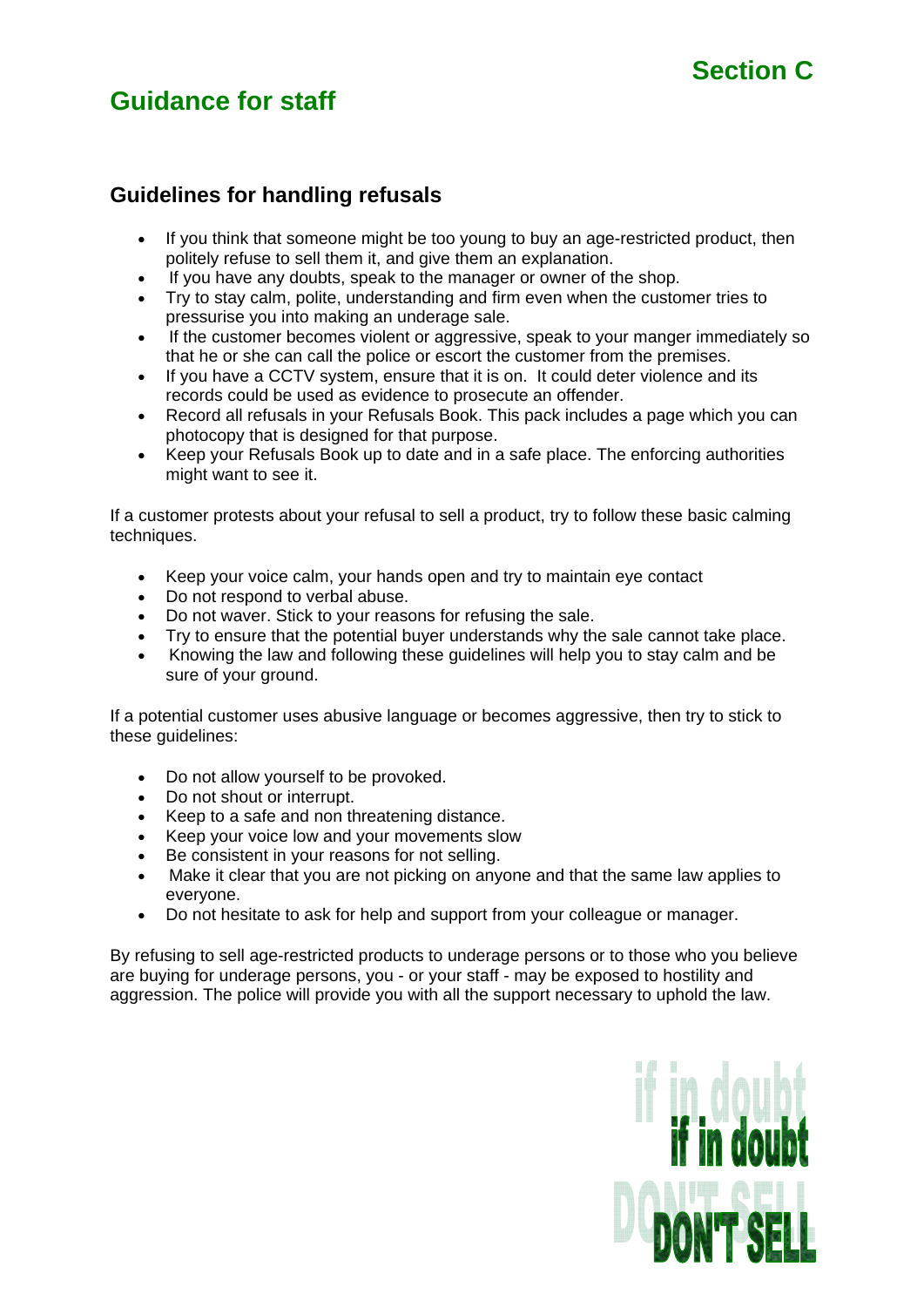# **Guidance for staff**

## **Guidelines on proof of age schemes**

The Government-approved PASS (Proof of Age Standards Scheme) accredited card which is recommended by Trading Standards and the Police is the CitizenCard. This is accepted by most nationwide supermarkets, off-licences, newsagents, forecourts, pubs, and clubs. It gives peace of mind to you as a retailer or licensee as an official ID and proof-of-age for people of any age.

The only other acceptable forms of proof of age are:

- A DVLA photo driving licence
- A current passport

## **Valid Proof**

The Citizen Card proof of age scheme carry the British Retail Consortium's Proof of Age Standards Scheme (PASS) logo. This is a 3D hologram with the word PASS printed in the centre, in large silver letters, and then repeated in the background in a smaller print.

Even if a card carried a genuine PASS logo, make sure that It has not been tampered with. Some people may try to change the dates or names on a card. Bogus cards are readily available. It is wise to only accept cards that fulfil the following criteria:

- They should carry the PASS logo.
- They should carry a full colour, head and shoulders photograph of the card bearer.
- They should show the full name and date of birth of the owner.

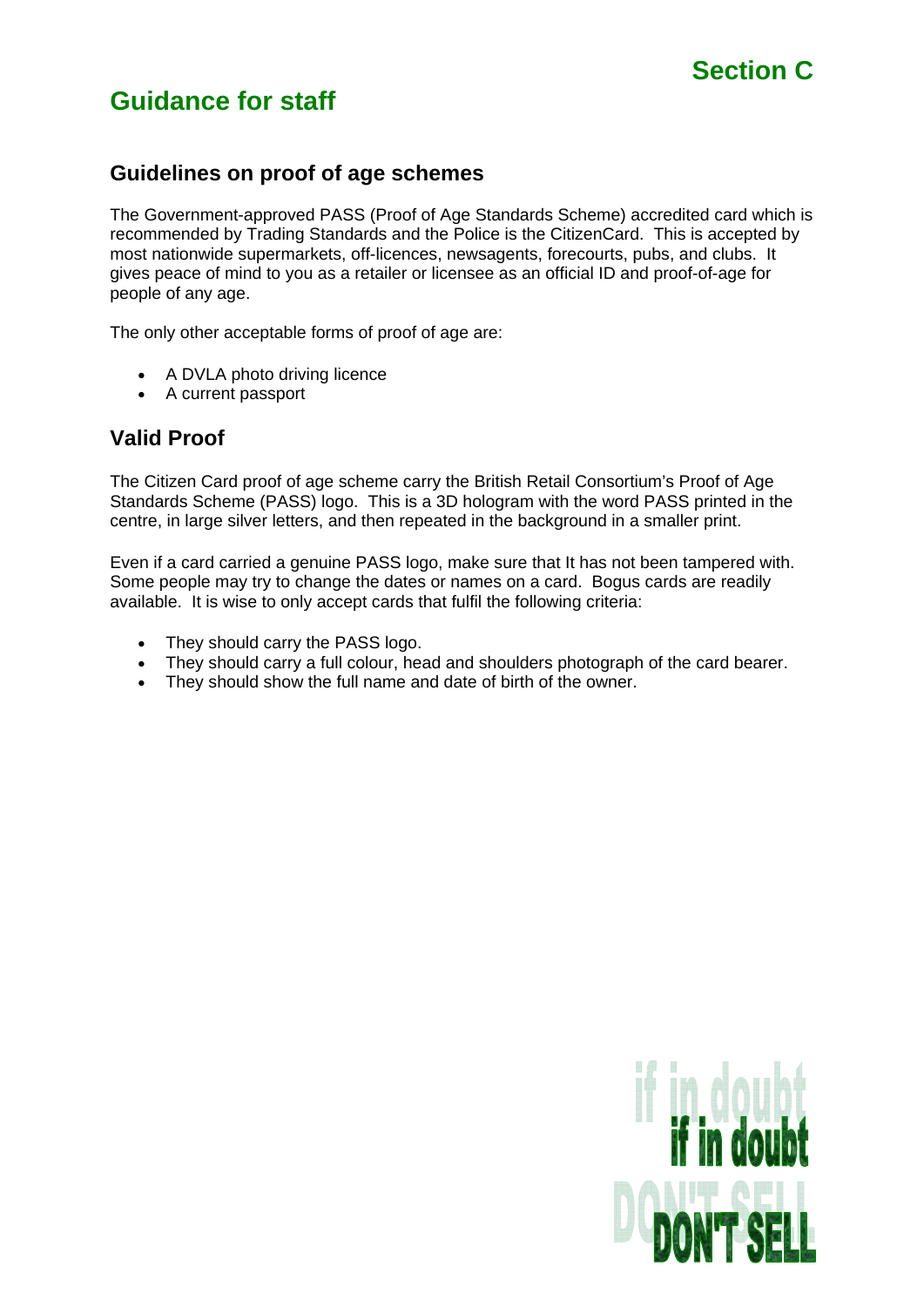# **Guidance for staff**

## **What does the Citizen Card look like?**



# **Bogus Proof of Age Cards**

Below are some examples of bogus proof of age cards. These cards were ordered from web sites that did not check the accuracy of the applicant's details. Some of them appear to be official cards issued by national agencies and even carry flags and logos that seem to support their official status. Others have features that you might expect on official cards, such as holograms, electronic chips, bar-codes and overlays.

**They are all bogus**. As far as the law allows, Trading Standards will always pursue the issuers of these cards to bring this practice to an end. The list is not exhaustive and you should only ever accept cards that contain the PASS logo.





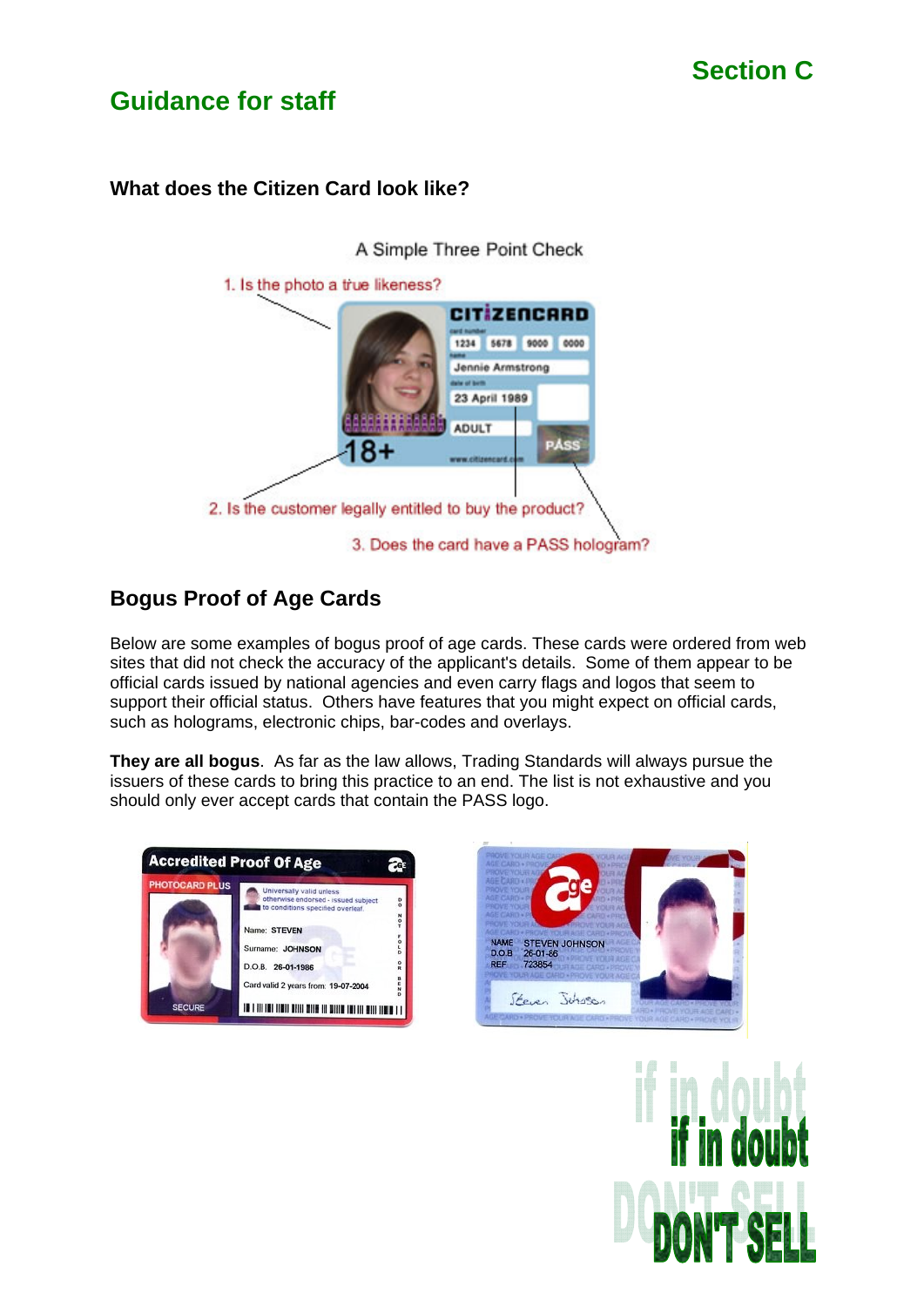# **Guidance for staff**

| proof of age card<br>verfied bhoto identification | 43943-43943 |
|---------------------------------------------------|-------------|
| firstname<br><b>STEVEN</b>                        | 2003-2005   |
| surname<br><b>JOHNSON</b>                         |             |
| date of birth<br>26,01,1986                       |             |
| cardholder signature                              |             |
|                                                   |             |

|                             | Forename/s<br><b>Steven</b>                                                                                                                             |                                    |
|-----------------------------|---------------------------------------------------------------------------------------------------------------------------------------------------------|------------------------------------|
|                             | Surname<br>Johnson                                                                                                                                      | GB                                 |
|                             | <b>Date Of Birth</b><br>26-01-86                                                                                                                        | please insert your card this way > |
|                             |                                                                                                                                                         |                                    |
| $04 - 02 - 08$              | 9827985 87 25892 75897                                                                                                                                  |                                    |
| <b>Issue</b><br>PPY77233242 | This card is an authentic approved form of identification, which has been<br>accredited by 'Agecard GB' for use across the British Isles & EU countries |                                    |